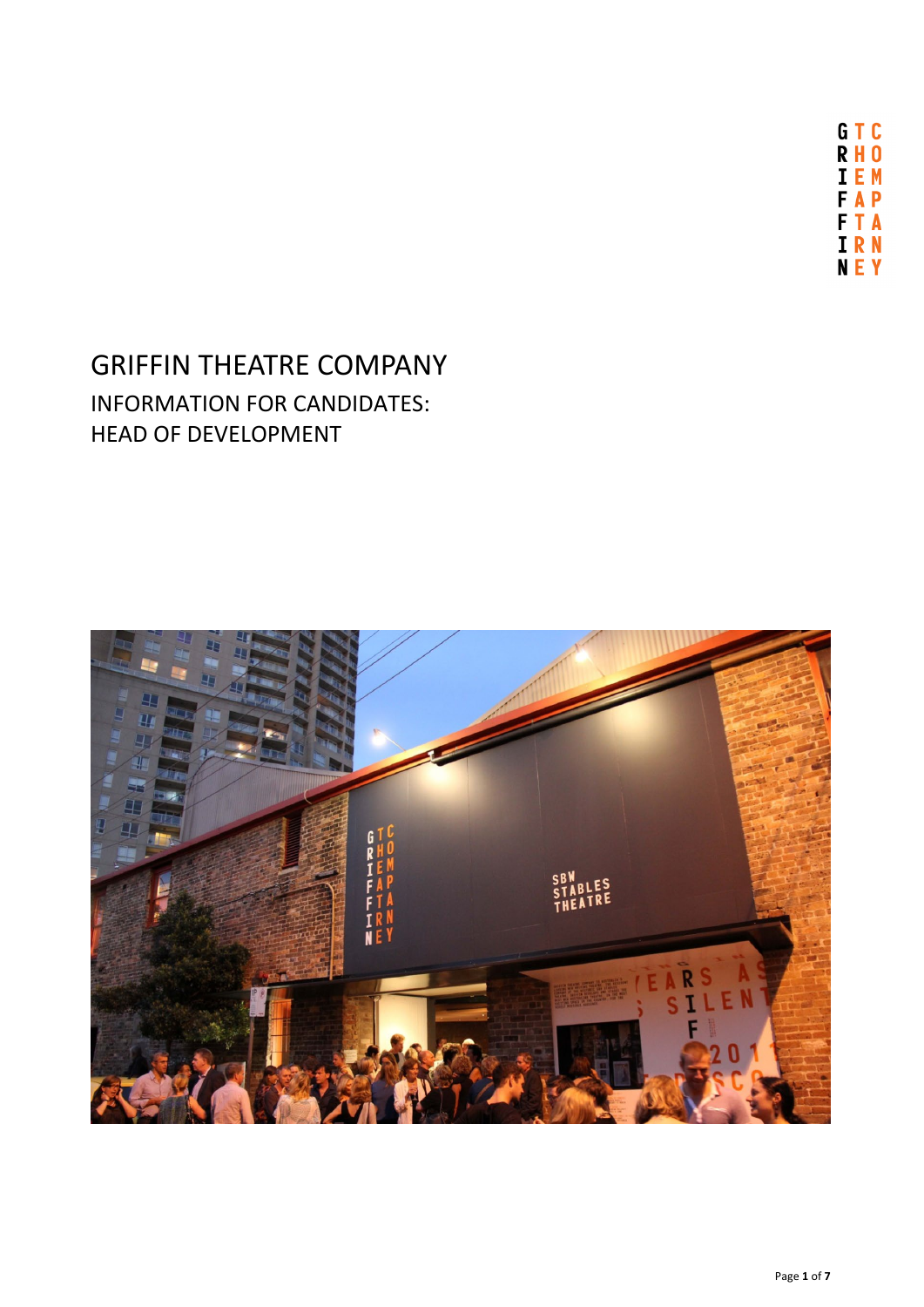# **HEAD OF DEVELOPMENT—POSITION BRIEF**

## **OUR MISSION**

To lead the country in the production of the best new Australian plays.

## **OUR VISION**

Griffin Theatre Company is the only company in Australia exclusively dedicated to the production of new Australian plays. We make theatre about now. We believe there is no more important theatre in the country.

Since its inception over 40 years ago, Griffin has been recognised as essential in the national theatre ecology. Every rewarding Australian story delivered on the Griffin stage builds the confidence of playwrights and audiences in the vital experience it is to have a story told to us, about us, about ideas that matter deeply to us today. We are a centre of Australian playwriting: an advocate for writers, and a beacon of excellence in the creation of extraordinary theatre.

## **COMPANY BACKGROUND**

Located in the heart of Kings Cross in Sydney, the company is housed in the iconic SBW Stables Theatre on Nimrod Street. We describe it as 'the country's most intimate and captivating professional stage. 'Literally an old horse stables, the theatre seats 105 people with general admission and bench seats. Every year, in this unlikely space, we produce between four and six professional productions of Australian plays in our Main Season, each playing between five and eight weeks, with a host of additional programming that sits around this that supports more experimental forms, independent theatre, and works in development.

Many artists who began professional careers at Griffin now contribute significantly to the Australian and international theatre, film and television industries. The list of landmark Australian stories first staged at Griffin is impressive. The acclaimed films *Lantana* and *The Boys* began life as plays first produced by Griffin, as did the hit TV series *Heartbreak High*. Many other plays premiered by Griffin are produced regularly throughout Australia and internationally, including Australia's most widely produced play, Michael Gow's *Away,* and Tommy Murphy's *Holding the Man*.

In 2021, Griffin was invited to join the National Performing Arts Partnership Framework along with seven other new entrants and a further 30 major Australian performing arts companies previously part of the major performing arts framework. The company is also about to embark on a major redevelopment of the historic SBW Stables Theatre. These significant events signal a shift in size and ambition for the company as it continues to lead the national voice in playwriting and the development of new Australian work.

It s an exciting time for Griffin, and an excellent opportunity to join a high-performing, generous and dynamic team dedicated to shaping the future of Australian theatre.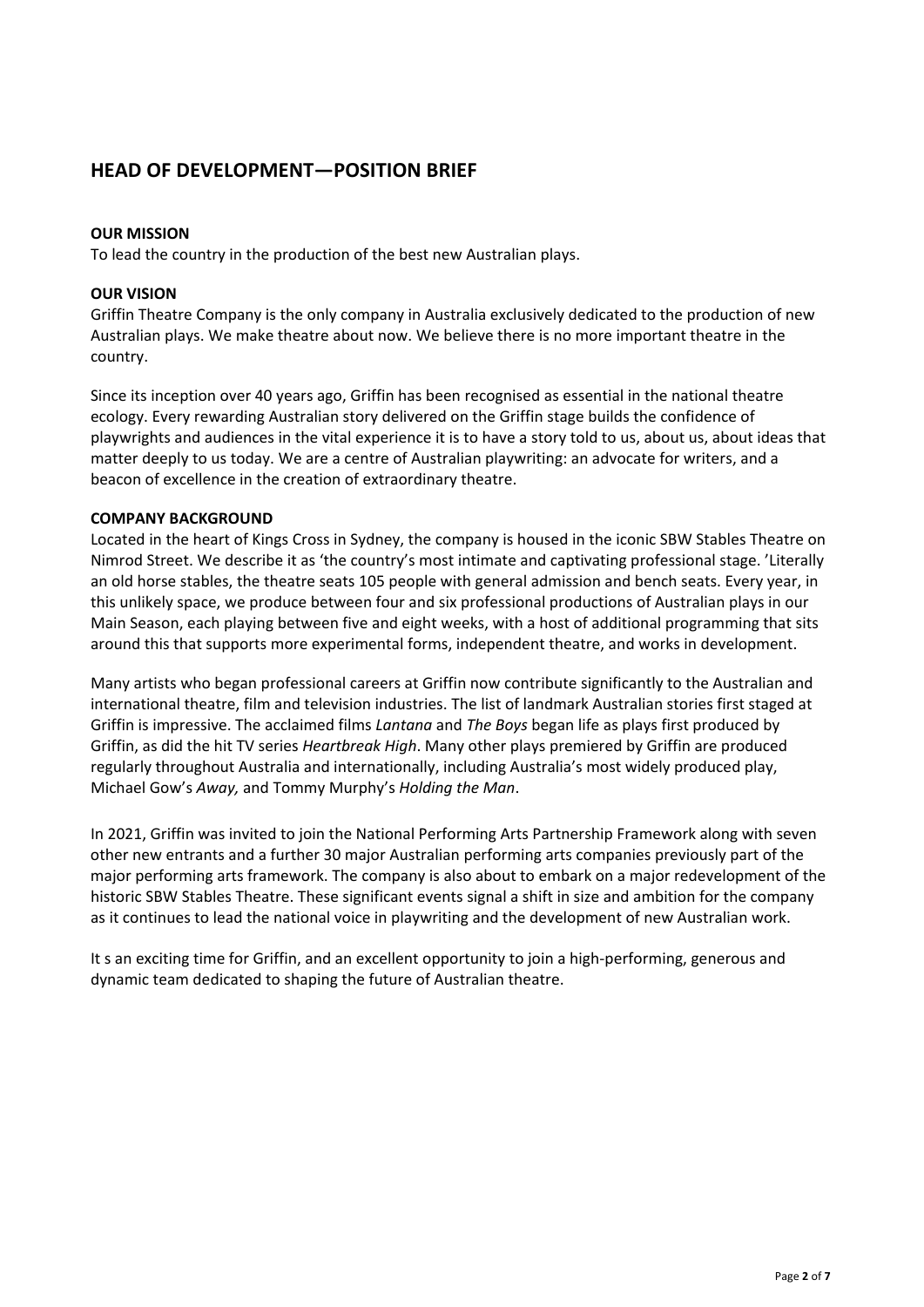# **HEAD OF DEVELOPMENT—POSITION DESCRIPTION**

| <b>Basis of Employment:</b>   | Full time<br>Two-year rolling contract (renewable after two years) |
|-------------------------------|--------------------------------------------------------------------|
| Hours:                        | 38 hours per week                                                  |
| <b>Employment Conditions:</b> | 4 weeks annual leave                                               |
| <b>Salary Range:</b>          | Competitive salary and benefits                                    |

Griffin's Head of Development is responsible for maintaining and growing Griffin's fundraising income – a major source of revenue for the company. This includes creating opportunities to engage a broad range of supporters: individual donors, trusts and foundations, corporate sponsors and at times assisting with government funding. The Head of Development plays a leading role in creating and strengthening a culture of philanthropy across the company and amongst Griffin's primary stakeholders.

A key focus for the next three years will be managing the Capital Campaign, ensuring new high-level donors are secured to support the campaign as well as engaging our current donor base on this major project for the company. This is an opportunity to take development at Griffin to the next level in terms of systems and processes, as well as best practice stewardship and engagement.

Griffin has an active, effective and supportive Board committee structure that works closely with the Executive Director and the Head of Development on achieving the company's development goals, particularly in relation to the Capital Campaign and Griffin's annual giving programs.

## *Key Criteria for Success:*

## *In the first 12 months in the role, the successful candidate will have:*

- Met or exceeded targets for annual giving and the capital campaign.
- Met with all major donors \$5K and over and have developed stewardship plans for each.
- A donor journey mapped for all donor programs.
- Reviewed and updated Griffin's Development Plan.
- Recruited and engaged members of a Capital Campaign Committee.
- Built relations with and ensured an active and engaged Fundraising Committee.

## *Key Internal Relationships***:**

- The Head of Development works with the Executive Director, Artistic Director and Artistic & Programming team to identify strategic fundraising objectives and ensure objectives are met.
- The Head of Development works with the Fundraising Subcommittee of the Board of Directors to develop and secure new development opportunities.
- The Head of Development manages the development team and related contractors including Griffin's external capital campaign consultants, design agency for fundraising campaigns and branding, and other consultants as required, ensuring they develop and implement integrated strategies and meet agreed performance measures.
- The Development team works with the Box Office Manager and Bar Manager in the coordination and delivery of events.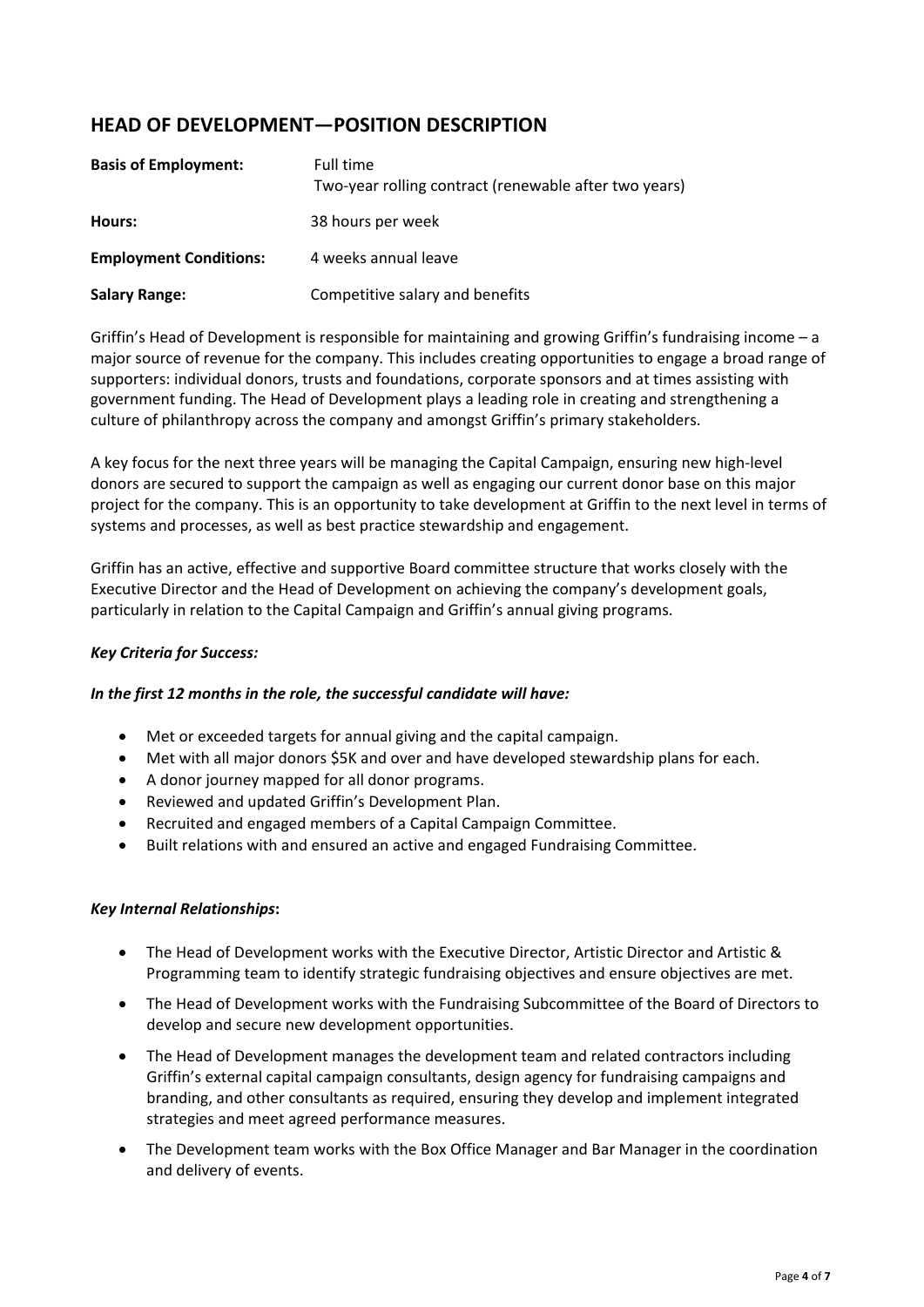• The Head of Development engages with all Griffin departments to ensure effective communication with all stakeholders including, but not limited to staff, subscribers, patrons, donors and sponsors.

## *Key External Relationships***:**

- Griffin's family of subscribers, patrons, donors and sponsors.
- Philanthropic trusts and foundations.
- Government funding agencies.

## *Key Responsibilities:*

**Develop and grow Griffin's revenue base and create opportunities to engage a broad range of supporters, including individual donors, trusts and foundations and corporate sponsors, ensuring all targets are met or exceeded.**

- Work with a Fundraising Subcommittee of the Board of Directors to develop and secure new development opportunities.
- In consultation with the Executive Director seek out and build relationships with potential donors & sponsors, whilst overseeing and maintaining relationships with existing donors.
- Provide regular reports to the Fundraising Subcommittee on performance against targets.

## **Prepare and oversee Griffin's Development Plan ensuring all Griffin staff and its Board are active in its implementation and that it aligns to Griffin's Strategic Plan.**

- In liaison with the team, develop a robust Development Plan that delivers innovation to existing offerings, identified and develops new incomes streams, and aligns to Griffin's Strategic Plan.
- Prepare and manage budgets and other financial aspects of the Development Plan.

## **Manage Griffin's Capital Campaign Plan, liaising with the Capital Campaign Committee, Capital Campaign Consultant, Executive and Board to achieve target and milestones.**

- Recruit, solicit and service the Capital Campaign Committee
- Finalise the Case for Support and develop specific proposals for lead and major gifts
- Engage and cultivate Griffin's largest current donors and prospects in one-on-one meetings and targeted cultivation activities/events as part of the Lead Gift Phase.
- Identify, cultivate and solicit major gifts, including, foundations and potentially corporate partners as part of the Major Gifts Phase will also include planning and preparation for the public phase.
- Ensure appropriate recognition and stewardship throughout the campaign.

**Be responsible for the management of solicitation and stewardship programs, developing, enhancing and sustaining strong connections with donors, sponsors, partners and government.**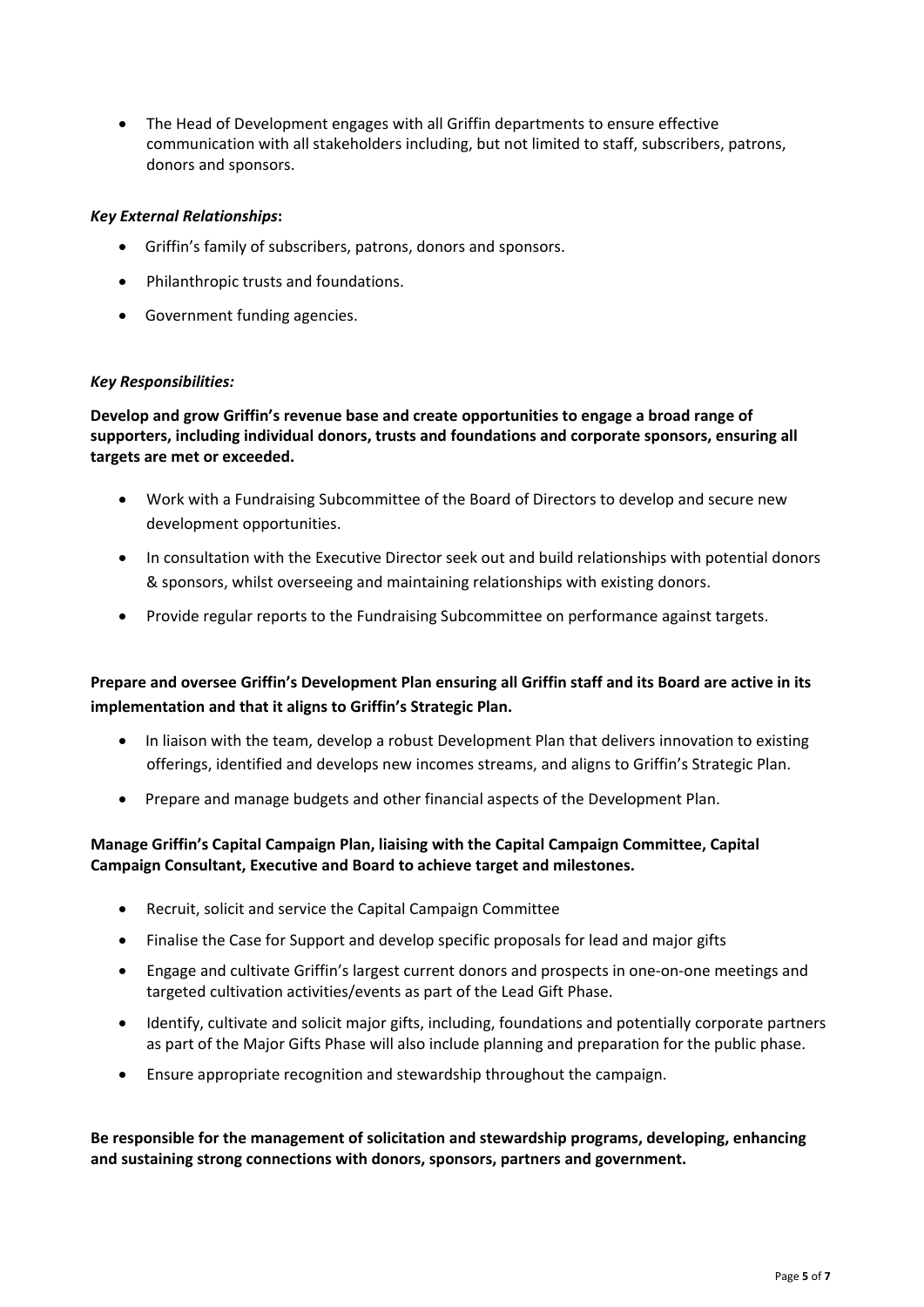- Manage and grow annual giving programs including Production Partners, Griffin Studio Donors, Griffin Studio Workshop, and Griffin Women, among others, including communication, engagement and stewardship plans.
- Oversee End-of-Financial Year campaign, developing strategy in consultation with the team and key contractors.
- Prepare briefing notes for the Executive Director, Artistic Director and/or Board members in support of major donation and sponsorship requests and submit regular reports to the Board on progress against targets.
- In consultation with the Executive Director, determine a framework for recognition of supporters of the company, and working with the Executive Director and Associate Producers, ensure supporters receive appropriate levels of benefits.
- Explore funding from philanthropic trusts and foundations when opportunities arise.
- With approval from the Executive Director, seek and secure additional funding through Government or other bodies, in support of new works as produced by the Company.

## **Support effective fundraising and ensure appropriate governance structures are in place for effective and best practice fundraising, including oversight of the CRM database as it relates to development**.

- Ensure Tessitura is utilized effectively to support the activities of the Development team and wider company activities
- Ensure all reporting requirements in relation to fundraising are met and complied with by the company.
- Stay up-to-date with best-practice fundraising and connected to changes in the wider charity sector

## **Plan and manage a program of hospitality and fundraising events.**

- Manage an annual program of fundraising events that are sustainable within current resources.
- Work effectively and supportively with key departments on the delivery of these events.

## **Participate as part of a team, specifically performing a leadership role, to effectively plan and deliver sustainable seasons of the Company's activities.**

- Attend rehearsals, production meetings and performances as necessary.
- Represent the Company to industry and government groups as required by the Executive Director.
- Contribute to making Griffin activities and operations more environmentally sustainable.
- Other tasks/duties as directed from time to time.